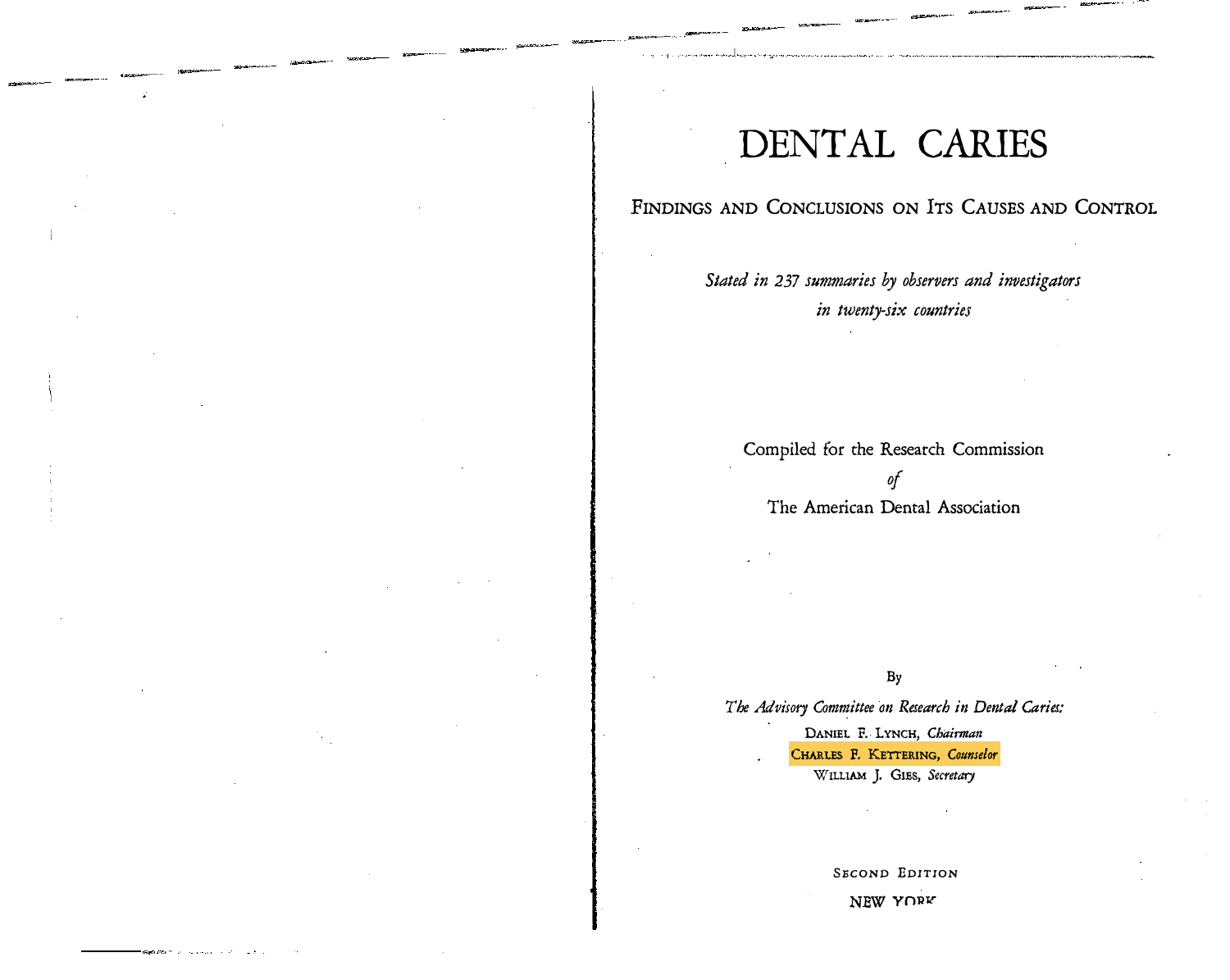# $d.71d$  $ASI$

This volume has not been copyrighted. It is an "open book"-for unrestricted use in the advancement of research, and for the promotion of knowledge and efficiency, in oral health-service

# CONTENTS

のまた こうしょう こうさん

医皮肤

**CIRT** 

نا<br>ن

ぐ

 $5 - 17$ 

**REAL PROPERTY**  $\ddot{4}$ 

| Foreword; Second edition: M. D. Huff, Chairman of the Research Con<br>mission, American Dental Association (1940-41) $\ldots \ldots \ldots$                                                                                                         |  |  |  |  |  |  |
|-----------------------------------------------------------------------------------------------------------------------------------------------------------------------------------------------------------------------------------------------------|--|--|--|--|--|--|
| Foreword; First edition: P. C. Lowery, Chairman of the Research Con<br>mission, American Dental Association (1934-40)                                                                                                                               |  |  |  |  |  |  |
|                                                                                                                                                                                                                                                     |  |  |  |  |  |  |
|                                                                                                                                                                                                                                                     |  |  |  |  |  |  |
|                                                                                                                                                                                                                                                     |  |  |  |  |  |  |
| Authors of summaries of findings and conclusions on the causes and con-                                                                                                                                                                             |  |  |  |  |  |  |
| I. Listed in the alphabetic sequence of the surnames of the au-<br><i>thors</i> , including those named first in groups of authors $\ldots$ .                                                                                                       |  |  |  |  |  |  |
| II. Names of associate authors; and indications of their relation-<br>ships with those named first in groups of authors                                                                                                                             |  |  |  |  |  |  |
| III. Geographic classification of authors                                                                                                                                                                                                           |  |  |  |  |  |  |
| IV. Authors of summaries relating to primitive peoples $\dots\dots$                                                                                                                                                                                 |  |  |  |  |  |  |
| V. Educational, scientific, or health-service institutions repre-<br>sented by the <i>authors</i><br>Summaries of findings and conclusions on causes and control of caries, in<br>the alphabetic sequence of the surnames of the authors, including |  |  |  |  |  |  |
| Analyses of first and second editions; correlation of succeeding "gen-<br>eral" and "supplementary" analyses                                                                                                                                        |  |  |  |  |  |  |
| General analysis of the findings and conclusions [in the first edition] on<br>the causes and control of caries                                                                                                                                      |  |  |  |  |  |  |
| Supplementary analysis of the new data in the second edition; additional to<br>the general analysis in the first edition                                                                                                                            |  |  |  |  |  |  |
|                                                                                                                                                                                                                                                     |  |  |  |  |  |  |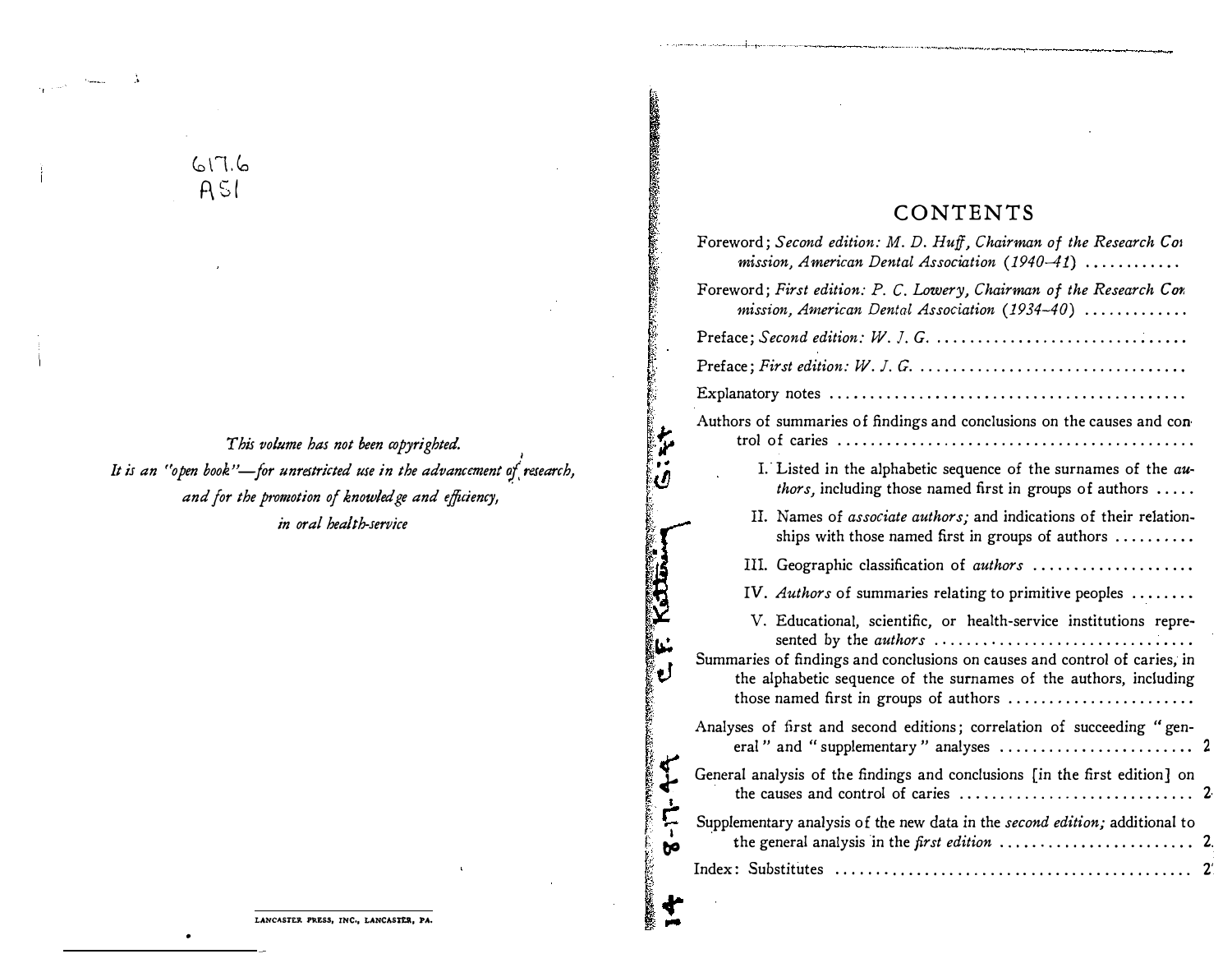# SUMMARIES ON CARIES 87

# 86 SUMMARIES ON CARIES

prevented, to a large extent, by polishing all rough surfaces and filling every flaw, groove, pit, or fissure where stagnation occurs. This method of care is not " 100-percent effective " against caries, but with it no permanent teeth were lost by  $366$  children up to ages 10 to 14 years. Oral mucous-glands discharge their secretion directly on the teeth. Normally this secretion is germicidal and inhibits bacterial action on carbohydrates in retained food debris, thus preventing formation of the acid that otherwise would start caries. In susceptible persons, caries varies in proportion to the inhibiting quality of the oral mucus. Worry, fear, and other disturbing mental conditions, frequently influence the germicidal power of the mucous secretions, permitting caries. There is no relationship between incidence of caries and  $(a)$  degree of hardness of teeth (in soft teeth the process is more rapid), or  $(b)$  adequacy of diet (children receiving deficient diets may be free from caries; children on adequate diets may show excessive caries).

Some children showing little evidence of home care, and plenty of lodgment of food debris, may be free from caries.  $Why$ —with all necessary destructive factors present ? Since caries is an individual disease, and not communicable, the conditions that allow it to be produced are also individual. These individual mental or digestive disturbances frequently affect the bacteria-inhibiting ability of oral mucous-secretions and thus favor initiation of caries. In one person it may be nervous indigestion; in another, overeating rich foods ; in another, consumption of too much sugar ' (which is also highly irritant to sensitive oral membrane) ; in another, too much cereal food—the inability of some persons to utilize cereals suggests a form of allergy. Continuation of these conditions usually affects the inhibitive capability of the oral mucous-secretions.

Reference: J. Am. Col. Den., 6, 65, 1939.

\*Cox, GERALD J., M.S., PH.D. : Mellon Institute of Industrial Research, University of Pittsburgh, Pittsburgh, Pa. (Jan. 30, 1941). [For himself and co-workers: MARY L. Dodds, M.S., PH.D.; W. E. WALKER; SARA F. DIXON, M. L.; and MARGARET C. MATUSCHAK, B.S. in Chem.]

In an experimental study in rats-in which " cusp caries" produced by coarse corn-meal was used as an index-increased caries-immunity in the young resulted after feeding haliver oil to mothers, during pregnancy and lactation, in excess of the amount necessary to prevent rickets. A wide range in ratio of calcium to phosphorus was tolerated by mothers without effect on caries-resistance in the young, but an extremely low ratio reduced resistance. A 100 percent-meat diet, supplemented with calcium carbonate, reduced the number of cavities from 10 per control to 2.5 in the young of mothers on the meat diet. In experiments with diets that initiate caries, fermentable carbohydrates and

progress of caries, fermentable carbohydrates promoted enlargement of existing<br>cavities; factors operating through metabolic channels—witoming A and D thermal shock had no effect. In experiments with diets that alter the rate of cavities; factors operating through metabolic channels—vitamins A and D,<br>and increased calcium and phosphorus had used that the minimis A and D, and increased calcium and phosphorus-had no effect. Sodium fluoride, given and increased calcium and phosphorus-had no effect. Sodium fluoride, given<br>orally to rats during pregnancy and lactation, caused development of significant<br>resistance to caries in the voung their molars was enamel was resistance to caries in the young; their molars were not mottled. Mottled<br>enamel was produced in molars by direct daily doses of sufficient amounts of<br>sodium fluoride to suckling rats. The technique provides soutum nuoride to suckling rats. The technique provides a means to study the relation of caries to mottled enamel, as distinguished from the optimum<br>fluorosed enamel. From these data and whit is interested from the optimum others the author concluded that,  $(a)$  if fluorine is present in optimal amount fluorosed enamel. From these data and critical examination of findings of during the formation of enamel, the subsequent caries-resistance of teeth is greatly increased, and  $(b)$  structure of enamel is the dominant factor in prevention of the initiation of caries

References: Den. Rays, 1937 (8); Science, 1939 (83); J. Am. Water Wks.<br>Assoc., 1939 (1926); J. Den. Res., 1939 (481); J. Am. Den. Assoc., 1940 (1107). References: Den. Rays, 1937 (8); Science, 1939 (83); J. Am. Water Wks.

\*CsERNYEI, A. ]uLrus, M.D. : Odontoiatric Clinic, University of Bologna, Italy (Dec. 29, 1940). Milan, Italy (Dec. 29, 1940).

agent—indicated In caries after the initial lesion of enamel, caused probably by an external causing dissolution of mineral components in the corresponding sector of dentin<br>where Tomes fibres pass from pulp to brown spot. Brown spots on interstitial where I onles hores pass from pulp to brown spot. Brown spots on interstitial<br>surfaces of teeth, opposite cavities, seem to be produced by solvent actions of<br>phosphoric acid carried from the cavities  $k = 0$ . phosphoric acid carried from the cavities by saliva. Caries begins at predilec-<br>tionous points where bread and other front tionous points where bread and other food particles are retained. Aqueous extracts of bread respond to tests for phosphoric acid, which dissolves the subextracts of bread respond to tests for phosphoric acid, which dissolves the sub-<br>microscopic crystals of hydroxylapatite in enamel. Bacteria in carious<br>cavities are there only as saprophytes—living on the demineralized cry cavities are there only as saprophytes—living on the demineralized organic substance of dentin. In test-tubes containing bouillon-saliva-powdered dentin, any phosphoric acid from the dentin. the growing microörganisms taken originally from carious cavities do not split

Aqueous extracts of deeper layers of carious dentin are often acid (bromcresolpurple), but tests for lactic acid or calcium lactate in these extracts have been<br>negative—acidity was due to phosphoric acid. These facts demonstrate that, in negative—acidity was due to phosphoric acid. These facts demonstrate that, in carious dentin, hydroxylapatite is resolved into its components. Since the quali-<br>tative test for lactic acid is not specific, is also given by the oxidized into acetaldehyde, and the intensity of the test does not specific that may be oxidized into acetaldehyde, and the intensity of the test does not increase in a fermenting saliva-sugar mixture, lactic acid does progress of caries. lactic acid does not appear to be a factor in the

 $\mathbf{r}$  . The set of  $\mathbf{r}$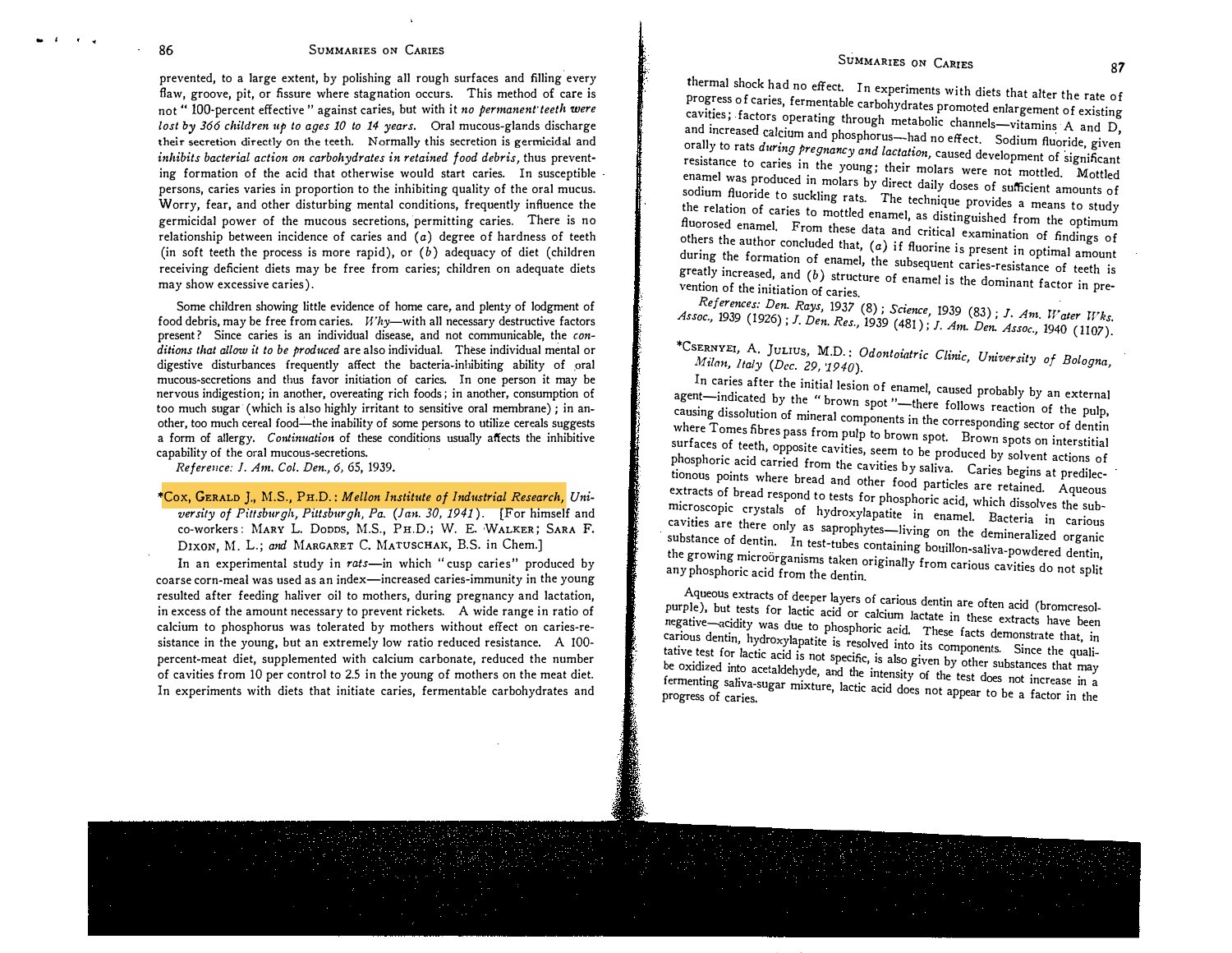#### SUMMARIES ON CARIES 127

### 126 SUMMARIES ON CARIES

Using vitamin D in oil only (3000 internat. units per grm.), nine out of ten cases showed barrier stimulation. Controls, using boiled olive oil, showed no response.

References: Some observations on the conservative treatment of the dental pulp, M.D.S. thesis, University of Durham, 1935 ; Den. Rec., 1939 (492).

# HODGE, HAROLD C., B.S., M.S., Ph.D. : School of Medicine and Dentistry, University of Rochester, Ro<sup>c</sup>hester, N. Y. (Aug. 14, 1939).

Chemically, carious whole-teeth differ from sound ones apparently because the carious process removed relatively more enamel than dentin, and more inorganic than organic dentinal tissue. Carious whole-teeth show higher contents of moisture but little or no difference in inorganic percentages, nor in calcium, phosphorus or magnesium percentages of inorganic residue. There seems to be no relation between tooth hardness and caries incidence. Physically, three fundamental properties have been reported on a few teeth each. Quantitative x-ray absorption measurements show a hypercalcified dyke between the active caries-zone and the transparent and opaque reaction-zones, Hardness measurements also show a dyke of increased hardness (up to 100 percent harder) between the putty-like carious area and the reaction zones. In some cases this dyke has consisted of transparent dentin. Normal, transparent and opaque zones have identical x-ray diffraction patterns, and therefore identical molecular constitutions of the principal inorganic component (hydroxylapatite). Fluoride, added to a caries-producing diet given to rats from the time of weaning, reduced incidence of both fractures and caries in the molars. Since at least the first and second molars were fully calcified and had erupted before any fluoride was given, the molars chiefly involved did not have mottled enamel.

References: Numerous since 1933; chiefly in J. Am. Den. Assoc., 1933; J. Biol. Chem., 1933; Am. J. Roentg. Rad. Therap., 1934; J. Den. Res., 1934, 1937; Ind. Eng. Chem. (Anal. Ed.), 1938.

\*HOFFMAN, O. E., D.D.S.: Iowa State Department of Health, Des Moines, Iowa (Jan. 21, 1939).

Fifty-six case-records, selected by chance or random sampling from the practice of Dr. James M. Prime-showing effects of treatment with Howe's solution to arrest proximal incipient caries-were subjected to statistical analysis by the Division of Dental Hygiene. The applications of Howe's solution were repeated for periods ranging from a few months to more than six years, the treatment-interval varying from about three months to more than six. The total number of etched (minimal carious) areas thus treated was 887; the total number of treatments was 5304--approximately 6 per carious surface.

Caries was arrested in every case. A questionnaire, issued by the same Division, on causes and control of caries, included the recent responses, in Table 3, from 699 dentists in Iowa-12 not in active practice.

#### TABLE 3

# Responses to a questionnaire on causes and control of caries

#### Ouestion  $A$ . What do you believe to be the cause or causes of tooth decay?

| $\binom{1}{2}$<br>(3)                                     | Inadequate nutrition $502$<br>Improper oral hygiene 414<br>Overingestion of carbohydrate food, | (14)<br>(15)<br>(16) | Insufficient coarse foods<br>Poor assimilation $\cdots$ . $\cdots$<br>Worry and fear |
|-----------------------------------------------------------|------------------------------------------------------------------------------------------------|----------------------|--------------------------------------------------------------------------------------|
|                                                           | starches and sugars $390$                                                                      | (17)                 | Insufficient rest and relaxation                                                     |
| (4)                                                       | Vitamin deficiency 386                                                                         | (18)                 | Improper prenatal care $\dots\dots\dots$                                             |
| $\binom{5}{6}$                                            |                                                                                                | (19)                 | Bolting food                                                                         |
|                                                           | Aciduric group of microör-                                                                     | 20)                  |                                                                                      |
|                                                           | ganisms 257                                                                                    | (21)                 | Insufficient rest-period for mother                                                  |
| (7)                                                       | Endocrine dysfunction 193                                                                      |                      | before child birth                                                                   |
|                                                           | Streptococcus odontolyticus 70                                                                 | (22)                 | Demineralized soil                                                                   |
|                                                           | Improper mastication                                                                           | (23)                 | Acid saliva                                                                          |
|                                                           | Malocclusion 11                                                                                | (24)                 | $Chocolate foods \ldots \ldots \ldots \ldots$                                        |
| $\begin{pmatrix} 8 \ 8 \ 9 \end{pmatrix}$<br>(10)<br>(11) | Improper prenatal nutrition                                                                    | (25)                 | Poor operative dentistry                                                             |
| (12)                                                      | Metabolic imbalance                                                                            | (26)                 | Malformation                                                                         |
| (13)                                                      | Childhood diseases                                                                             | (27)                 | Chewing gum                                                                          |

#### Question B. What preventive treatment do you find successful for deciduous teeth?

|      | Silver nitrate solution $(Howe's) \dots 343$  |    | (21) | Carbo-eugenol                       |
|------|-----------------------------------------------|----|------|-------------------------------------|
|      | Adequate nutrition for child 256              |    | (22) | Pulprotex                           |
| (3)  |                                               |    | (23) |                                     |
| 4)   |                                               | 76 | (24) |                                     |
|      | Copper amalgam                                |    |      |                                     |
| 3)   | Early cavity filling                          | 65 | (25) |                                     |
| 36)  | Prophylaxis                                   | 65 | (26) | Milk of magnesia                    |
|      | Early and frequent examinations               | 52 | (27) | Cod-liver oil                       |
| (8)  | Prenatal nutrition                            | 41 | (28) | Zinc chloride-eugenol               |
| (9)  | Copper cement                                 | 39 | (29) | Zinc oxide and silver nitrate       |
| (10) | Amalgam                                       | 34 | (30) | Pustolene                           |
| (11) | Calcium-phosphate                             | 21 | (31) | Alle alizing                        |
| (12) | Zinc oxide-eugenol                            | 20 | (32) | Merthiolate, $1-1000$ sol           |
| (13) | Red copper cement                             | 15 | (33) | Public school instruction           |
| (14) | Child-dent alloy                              | 13 | (34) | $\textbf{Formula}$                  |
| (15) | Clean out $decay \ldots \ldots \ldots \ldots$ |    | (35) | Neo-siltrate                        |
| (16) | Eugenol                                       |    | (36) | Acriflavine                         |
| (17) | Sterilizing agent (not specified)             |    | (37) |                                     |
|      |                                               |    |      | Thymozine                           |
| (18) | Grinding and polishing roughened              |    | (38) | Reduction of carbohydrates in diet. |
|      | $surfaces \ldots \ldots \ldots \ldots \ldots$ |    | (39) | No candy                            |
| (19) | Black copper cement                           |    | (40) |                                     |
| (20) | Silvo-dent                                    |    | (41) | Sodium bicarbonate                  |

Reference: Dental Report No. P.D, 5, Div, Maternal and Child Health, Ia. State Dep. Health, 1939,

Addendum (Mar. 17, 1941): Conservative estimates, based on data received from dentists in private practice in this State, indicate that the life of 750,000 deciduous and 840,000 permanent teeth is being prolonged annually in Iowa by the current widespread use of Howe's solution. Responses to a related questionnaire recently distributed to Iowa dentists, now being received, provide the information in the following summary as of the date of this addendum :

Question-" Check the following items in which you find the use of Howe's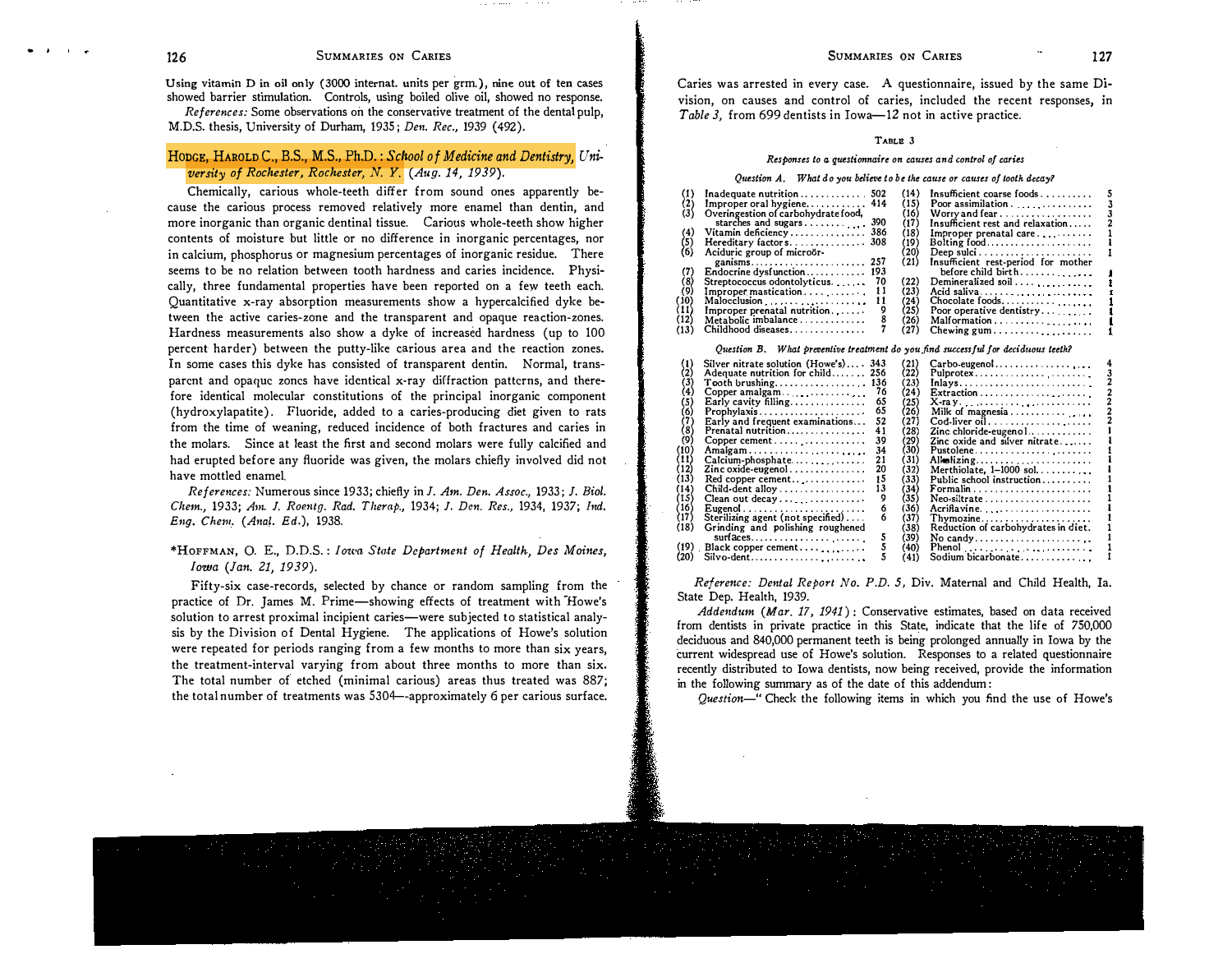### GENERAL ANALYSIS 249

saliva (8 mgms. or less per 100 cc.) is characteristic of susceptibility to caries; but Bunting, Karshan, Scrivener, and Young burg disagree with this conclusion. [In the second edition Scrivener omitted his allusion to ammonia.]

### 2. Oral bacteria

There is general acceptance of the conclusion that caries is initiated by oral acidogenic bacteria; that L.  $acidophilus$  is the attacking organism;<sup>6</sup> and that proteolytic bacteria destroy the organic matter in the path of the carious invasion. Several authors either do not recognize bacterial initiation of caries (Bregstein, Broderick, Mellanby), or believe that bacteria are present in the carious lesion only incidentally (Briggs, Proell). A number of authors have found that microörganisms other than, or in addition to,  $L$ . acidophilus are active in the initial process (Belding, Berke, Bibby, Fosdick, Hearman, Hine, Lyons, Okumura, Westin). Acidogenic bacteria, including L. acidophilus, have been found frequently in mouths in which caries did not occur or had been arrested. The following comment, by  $K\ddot{o} szeq$ , illustrates findings of differences in the bacteriology of the mouths of persons and animals : " When human saliva is mixed with sugar-broth  $\ldots$  the pH generally attains values between 4.0-5.5-acid enough to attack enamel. When dog saliva is mixed with sugar-broth, acidification docs not occur, but the ensuing pH is in the alkaline range. Dogs are immune to caries; lactobacilli do not live in their mouths." Fish states that " the dog's immunity to caries appears to be due to an anti-bacterial principle. A human carious tooth fixed in a dog's mouth becomes sterile in from two to four days. In a susceptible monkey's mouth the organisms do not die out and S. mutans can be recovered from an implanted human tooth after eleven days." Gottlieb presents this " problem for further research : Can resistance [to caries] be improved or immunity established, by increasing, by dietary or medicinal means, ... [the] anti-bacterial power of saliva?"

Methods of determining resistance or susceptibility to caries, by estimations of the number or activity of oral bacteria, have been indicated by Blayney, Bunting, Fosdick, Hansen, Hatton, Wach.

#### 3. Enamel

a. Not a " vital" tissue. There is general agreement that enamel, after its formation, is not a vital tissue; that the processes in fully formed enamel are physical (diffusion), and chemical (reaction), not metabolic (enzymic construction, repair, elimination) ; and that enamel is unable to resist the convergent actions of acidogenic oral-bacteria. Bodecker, Bregstein, and Karl-

<sup>6</sup> [See the summary by Rettger, on page 198, and the further related comment in the supplementary analysis on page 264.]

ström present views in disagreement with the prevailing conclusions, but Karlström states the reservation that metabolic processes in enamel "are very insignificant in the outer layer"—where caries is initiated. Bodecker, in support of his conclusion that enamel has vitality, and is a defensively reactive tissue, alludes to the fact that often, in proximal caries, only one of two contacting surfaces is carious. He ascribes this result to differences in vitality of the enamel at the two contacting surfaces, active defense against caries being inadequate in the enamel of one of the teeth, adequate in that of the other. This outcome is attributed by *Hearman* to local bacterial alkalosis; by Krasnow to micro-anatomical or micro-chemical abnormality. The import of the prevailing conclusion is stated briefly and directly by  $Weaver$ , as follows : " The way in which minute structure may influence liability to caries has not been explained. How can a tooth, however well formed, resist an attack which is apparently primarily chemical ; what is there in the teeth which can prevent acid from dissolving the enamel of those teeth with which it remains in contact? Is it conceivable that, as fast as the enamel is decalcified, the vitality or ' resistance ' of the tooth effects a recalcification ?"

" Enamel cuticle protects enamel from food acids in transit through the mouth, but does not prevent acid (formed by bacteria) in prolonged contact with it from initiating caries " ( $Wallace$ ).

b. Remineralization. Bisnoff, Boyd, Gore, Gysi, Köszeg, Kraus, reter to possibilities of remineralization of decalcified enamel. *Applebaum, Belding,* Weaver dissent.

c. Mottled enamel, despite its imperfect calcification (structure), is not more, and may be less, liable to caries than normal enamel  $(Aphlebaum, Atkins,$ Dean, McKay, Piperno).

d. Fluorine (excess of which in drinking water causes mottled enamel) is a normal constituent of teeth  $(McClendon)$ ; is reduced in caries  $(Brekhus)$ ; may be in caries-resistant equilibrium with magnesium (Csernyei); may be necessary for development of caries-resistant teeth  $(Cox)$ . In drinking water, in proportions that do not mottle enamel, fluoride has reduced incidence of caries (Dean, McKay, Piperno) and occurrence of oral L. acidophilus (Dean); stronger aqueous solution, used as a dentifrice, has had similar effects  $(Atkins)$ . In diets given to rats, during periods of enamel formation, fluoride increased resistance to caries in mottled molar enamel  $(Cox)$ ; also in molar enamel that had not become mottled  $(Hodge)$ .

#### 4. Tooth resistance to caries

After prolonged research Mellanby states the following conclusion: "We still have much to learn about the immediate as well as the predisposing causes